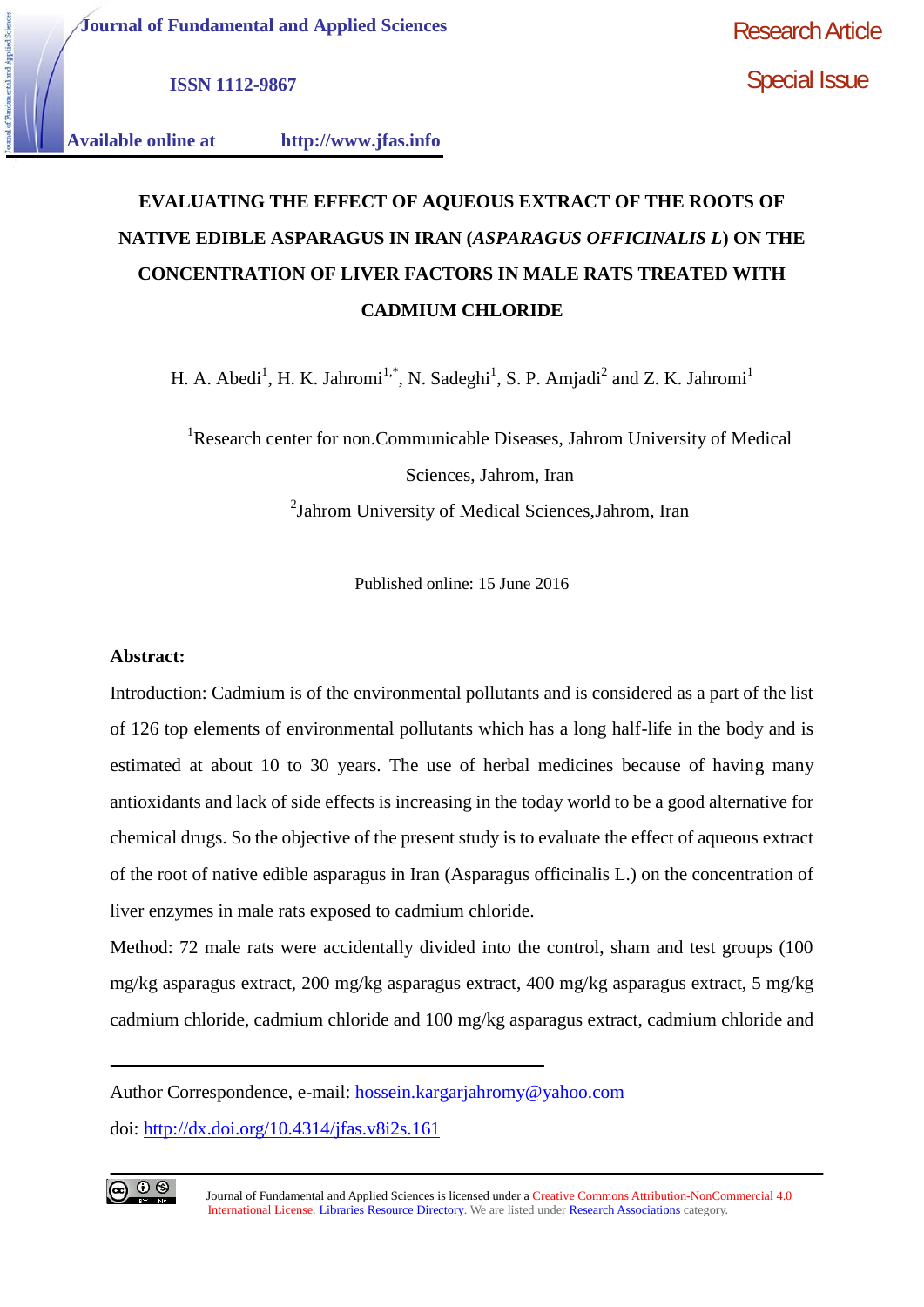200 mg/kg asparagus extract, cadmium chloride and 400 mg/kg asparagus extract). All injections were performed by gavage for 28 consecutive days. One-Way ANOVA and Duncan at the significance level of 5% were used for statistical analysis.

Results: Cadmium chloride increased the averages of serum ALT, AST, ALP and bilirubin significantly and decreased the averages of serum albumin and total protein significantly. Two doses of 200 and 400 of asparagus extract reduced the averages of serum ALT, AST and ALP significantly compared to the group which received cadmium chloride and each three doses of asparagus extract could reduce bilirubin concentration significantly compared to the group which received cadmium chloride. Two doses of 200 and 400 asparagus extract increased the averages of serum albumin and total protein significantly compared to the receivers of cadmium chloride.

400 mg/kg asparagus extract had the greatest effect on improving and adjusting the studied liver parameters.

Conclusion: The extract of asparagus root has probably improved the destructive effects of cadmium chloride due to abundant antioxidant property. Of course, 400 mg dose has had the most effect in this study.

**keywords:** Cadmium chloride; roots of native edible.

### **1. INTRODUCTION**

Edible asparagus (Asparagus officinalis L.) is a garden vegetable which is cultured in the areas with temperate and subtropical climates. Asparagus is herbaceous plant, perennial with two-bases from the order of asparagus, Asparagaceae and the genus Asparagus (1). Its leaves are squamous and narrow, long and green branches grow from their sides as three to eight batches. The genus Asparagus grows worldwide and east Mediterranean to the Caucasus Mountains are mentioned as the origin of this specious (2). There is a combination of potassium and a kind of amino acid with a diuretic effect and thus helps the excess body water to be excreted. Asparagus contains inulin (a carbohydrate) that is very beneficial for the digestive system. This type of carbohydrate causes growing up beneficial bacteria in the intestine such as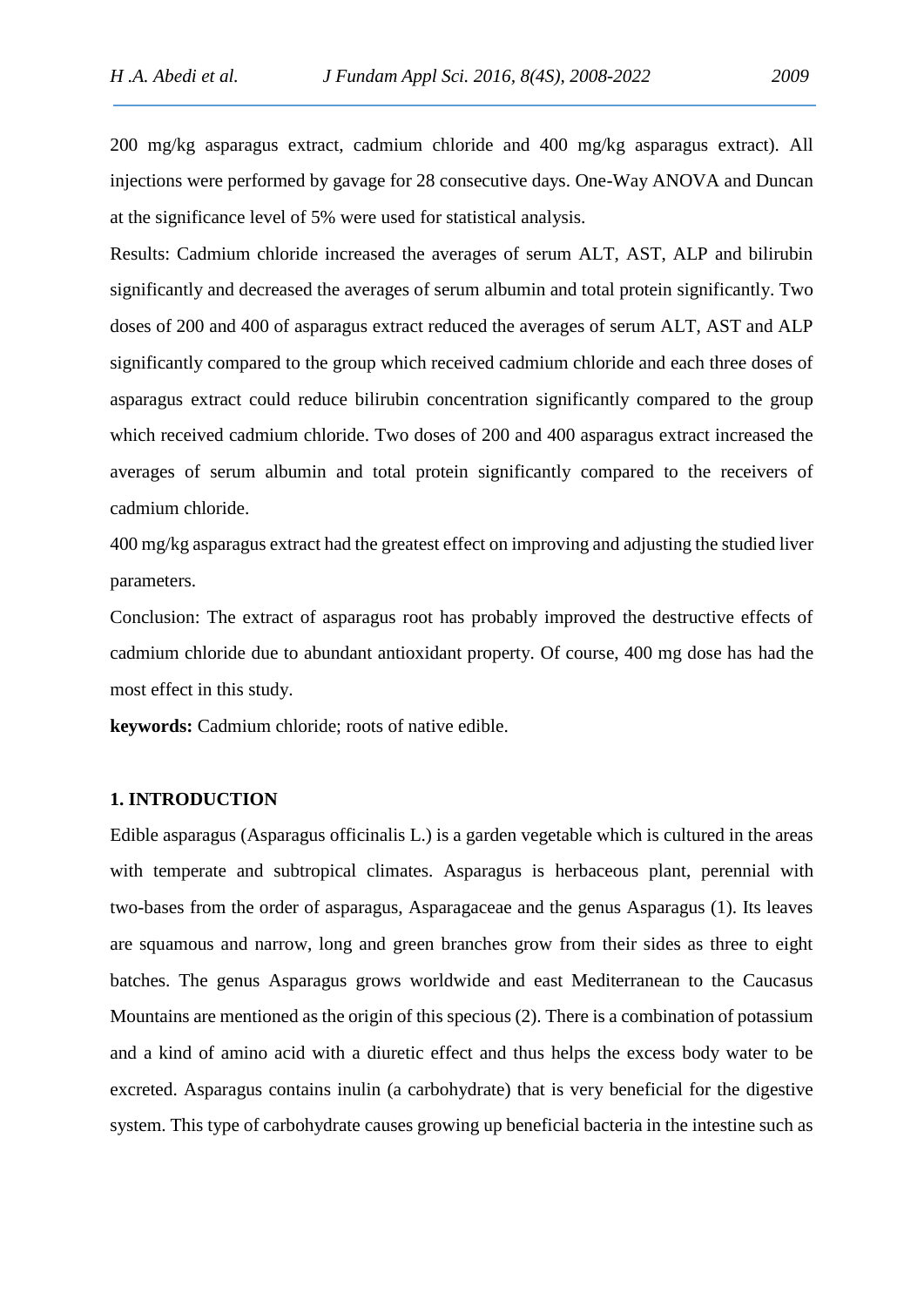lactobacillus and bifidobacteria (3). Asparagus also contains saponins as well as steroidal compounds which stimulate the secretion of lutein and steroidal hormones (4).

Liver is the center of body metabolism and many biochemical processes taking place there. Synthesis of bile and urea, storage of glycogen and some minerals and vitamins, detoxification, synthesis of protein and enzymes are the most important functions of liver and any disruption in the function of this vital organ causes a set of physiological and anatomical disorders as well as a variety of diseases (5).

Criteria for the diagnosis of liver injuries is based on biochemical reactions. Evaluation and measurement of serum levels of liver intracellular enzymes has been introduced as a diagnostic criterion in hepatocytes' destruction. Liver damage can lead to the leakage of these enzymes from the hepatocytes and their excessive entry into the blood. Therefore, liver damage can be realized by measuring these enzymes in the blood (6). Three enzymes of aspartate aminotransferase (AST or SGOT), alanine aminotransferase (ALT or SGPT) and alkaline phosphate (ALP) are the most important of these enzymes. Aminotransferases transfer an amine factor from a donor molecule to a receptor molecule in protein metabolism (7). The aspartate aminotransferase enzyme (AST) is found in all body cells particularly heart, liver, skeletal muscle and kidney cells. Alanine aminotransferase (ALT) is also found naturally in the liver. Although it cannot be said that this enzyme is exclusively in the liver, but liver is the place where the enzyme is most concentrated and therefore is a more specific marker for liver damage (7). Alkaline phosphatase enzyme (ALP) is also available in some important body tissues such as liver, bone, kidney and placenta of the pregnant women, but much of it is found in the liver and bone (8).

Increasing concentrations of bilirubin and decreased total protein and serum albumin are also considered as the other main indicators of liver injury (9, 10).

In the conducted study, it was determined that asparagus contains much of C, B, A, E and K vitamins as well as calcium, zinc, fiber and folate (vitamin B9). Folate of asparagus causes that the use of this plant during pregnancy reduces congenital malformations. Eating asparagus can also help to boost sexual drive (11) and stimulates the secretion of luteal hormones and progesterone (4). Studies show that asparagus can treat the weakness of urinary bladder, is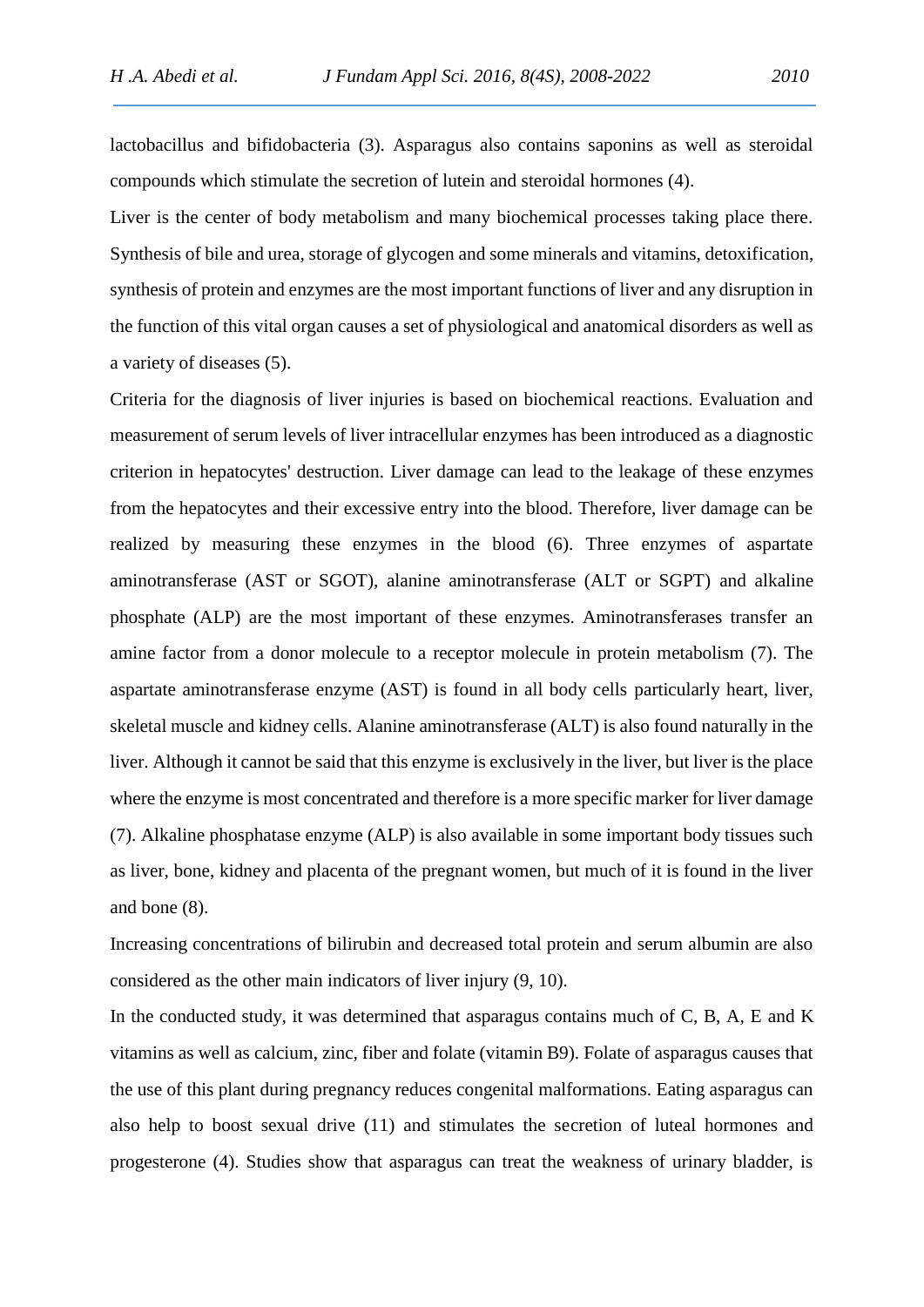useful for strengthening the heart, cures jaundice, fatigue and liver toxicity (12), and is laxative and treatment of bowel pain (13). Other researches indicate that this plant is hematopoietic due to having chlorophyll and anemic people should take advantage of this plant (14). Asparagus contains other antioxidant and anticancer compounds such as aspargine, …Ferrin, inositol, tannin, gallic acid, asparagus and succinic acid, rutin, protoducin, flavonoid and saponins (15). Other conducted studies showed that the extract of this plant contains amino acids and minerals which can help to counteract the drowsiness and malaise (16).

Cadmium is one of the most important industrial and environmental pollutants that has many effects on its surrounding area. This toxic and heavy metal easily absorbed by plants, animals and micro-organisms and can cause acute cellular and tissue injuries in alive creatures (17). Inhaling polluted air and cigarette smoke leads to respiratory infection of this metal in humans. In total, food and cigarette smoke are known as the greatest sources of human exposure to cadmium (17, 18). Intracellular accumulations of cadmium lead to creation of lesions in organs such as liver, kidney, lung, brain, testes, placenta, ovary and etc (18, 19).

Cadmium induces and increases the production of oxygen free radicals in the cells. On the other hand, by reducing intracellular antioxidants and disturbing the balance between antioxidants and cellular oxidizing agents, damages to the valuable vital molecules such as enzyme, protein and membrane lipids (20). The best way to deal with it, is an increase in antioxidant compounds in cell and increased cell survival time to cadmium toxicity. It seems that antioxidant agents can inhibit cadmium in the blood by binding to it or reduce its harmful effects by blocking its intracellular activity (20).

Cadmium enters to the food chain through various ways including water and soil (21). Oxidative lesions in the tissues are of the early signs of cadmium toxicity while cancerogenic effects are considered as chronic toxicity of cadmium. Due to the ability to produce large quantities of a protein binding to the metals especially cadmium, liver is the most important organ in toxicity with this heavy metal (22). Induction of acute experimental hepatic and renal toxicities by cadmium administration, have been proven in laboratory animals (23, 24). Recently, the strategies of prevention and treatment of cadmium toxicity has been focused on the use of chemical compounds derived from plants (22).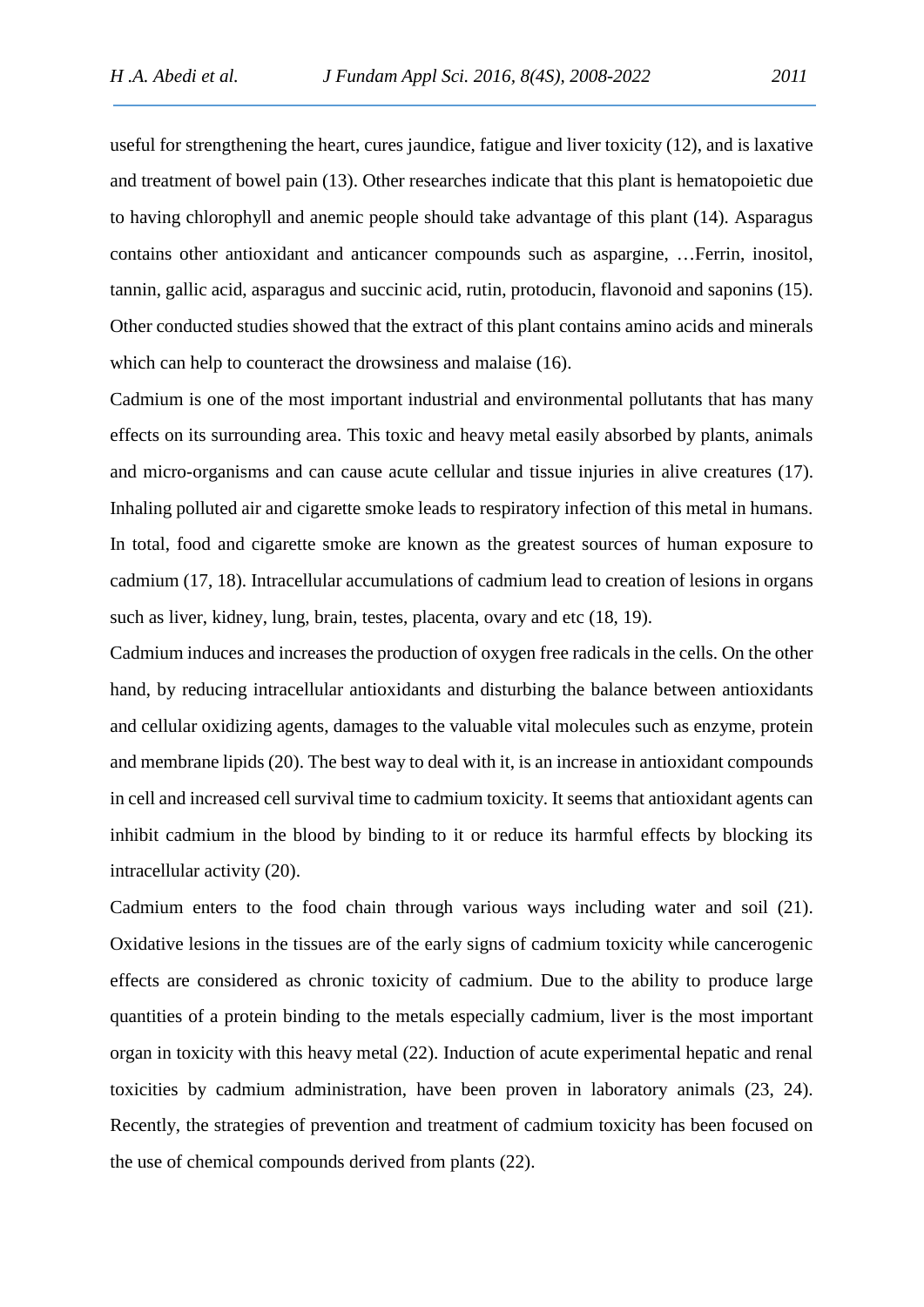Cadmium is one of environmental pollutants and is considered as a part of the list of 126 top environmental pollutants. Workers of batteries industry, paint manufacturing, oil producing, melting of metals and mines are at the expose of this metal (25). The smoke of forest fires and volcanic gases are considered as the major sources of air pollution and the wind is also effective in spreading it to the other areas. Thus, inhalation of polluted air and cigarette smoke leads to respiratory infection of this metal in humans (25, 26). In total, food and cigarette smoke are known as the biggest sources of human exposure to cadmium (26). While the half-life of cadmium is long in the body and is estimated to be about 10 to 30 years (19). Using herbal medicines is increasing in the today world because of having abundant antioxidants and lack of side effects to be a suitable alternative for chemical drugs. So, the objective of the present study is to evaluate the effect of aqueous extract of edible root of asparagus native in Iran (Asparagus officinalis L.) on liver enzymes concentrations in male rats exposed to cadmium chloride.

### **2. METHOD**

This research is an experimental study and all ethical issues about the way to work with laboratory animals were considered. These issues with the code IR.JUMS.REC.1394.111 have been approved by the Ethics Committee of Jahrom University of Medical Sciences. To conduct this study, adult male Wistar rats with an average weight of 180-200 were used. The rats were kept in animal breeding room in Jahrom University of Medical Science to adapt. Bright and dark cycle was included 12 hours of light and 12 hours of darkness at 23±1 temperature and humidity of about 50-55%. Animals had free access to food and water. The total number of mice were 72 male rats which were accidentally divided into 9 groups of 8 animals. According to the previous papers, the aqueous extract concentration of asparagus root has been determined as 100, 200 and 400 mg/kgbw (27). Also, according to the previous articles, the concentration of injected cadmium chloride is determined as 5 mg/kg which its solvent was distilled water and was administered by gavage (28).

So the control and test groups were included the below groups in this study:

**Control group:** this group did not receive any treatment during the test (28 days) (n=8).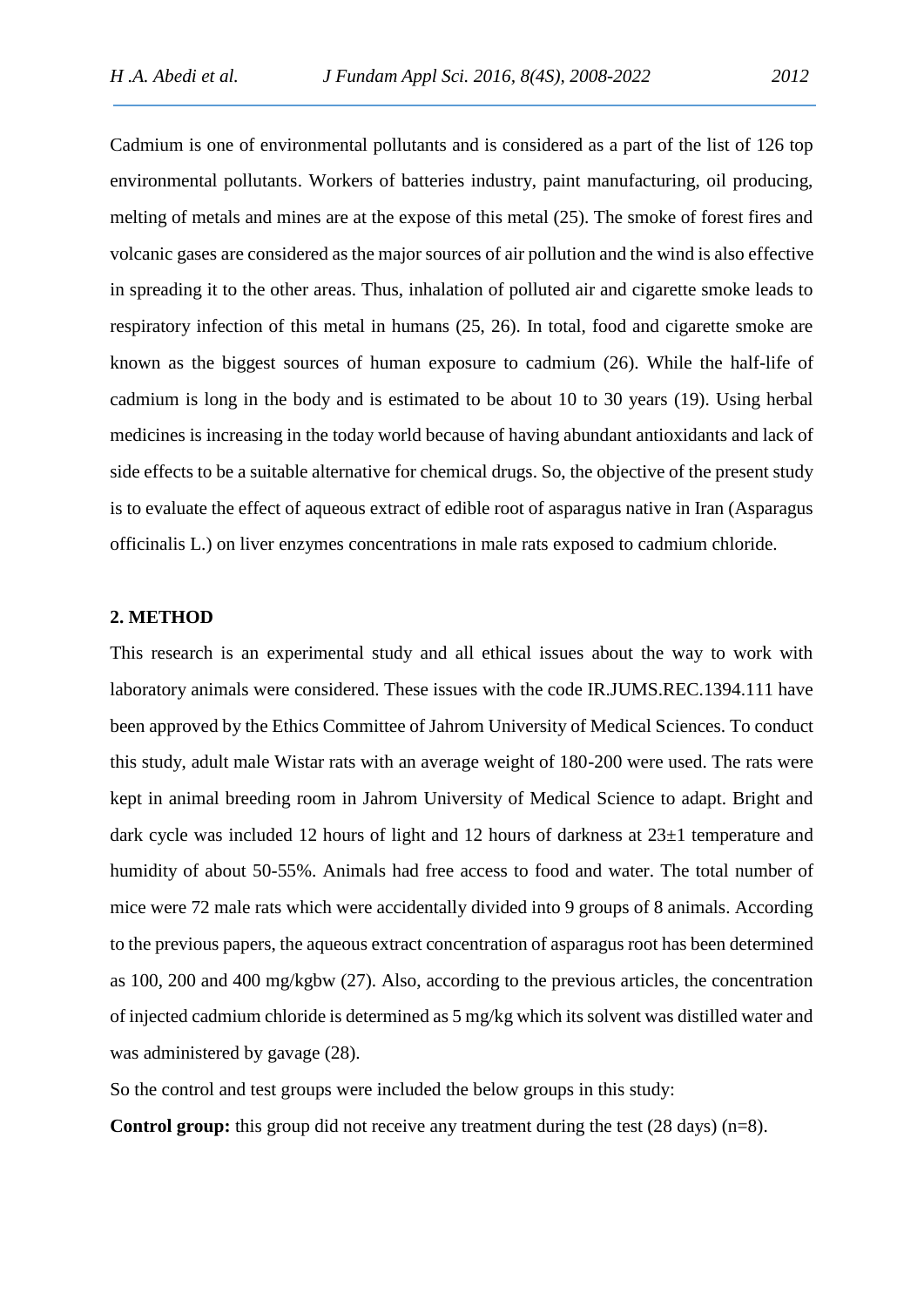**Sham group:** this group received distilled water as gavage according to the body weight during test  $(28 \text{ days})$   $(n=8)$ .

**Test 1 group (Asp<sub>100</sub>):** this group received the aqueous extract of asparagus root with the concentration of 100 mg/kg for 28 days as gavage and according to body weight (gavage) in 0.2  $cc$  (n=8).

**Test 2 group (Asp<sub>200</sub>):** this group received the aqueous extract of asparagus root with the concentration of 200 mg/kg for 28 days as gavage and according to body weight (gavage) in 0.2  $cc$  (n=8).

**Test 3 group (Asp<sub>400</sub>):** this group received the aqueous extract of asparagus root with the concentration of 400 mg/kg for 28 days as gavage and according to body weight (gavage) in 0.2  $cc$  (n=8).

**Test 4 group (C<sub>a</sub>Cl<sub>2</sub>):** this group received 5 mg/kg cadmium chloride solved in 0.2 ml of distilled water as gavage, for 28 days and in accordance with the body weight (n=8).

**Test 5 group (Asp100+CaCl2):** this group received 100 mg/kg aqueous extract of asparagus root (gavage) in 0.2 cc + 5 mg/kg cadmium chloride solved in 0.2 ml of distilled water (gavage) for 28 days and in accordance with the body weight (n=8).

**Test 6 group (Asp<sub>200</sub>+C<sub>a</sub>Cl<sub>2</sub>):** this group received 200 mg/kg aqueous extract of asparagus root (gavage) in 0.2  $cc + 5$  mg/kg cadmium chloride solved in 0.2 ml of distilled water (gavage) for 28 days and in accordance with the body weight (n=8).

**Test 7 group (Asp<sub>400</sub>+C<sub>a</sub>Cl<sub>2</sub>):** this group received 400 mg/kg aqueous extract of asparagus root (gavage) in 0.2 cc + 5 mg/kg cadmium chloride solved in 0.2 ml of distilled water (gavage) for 28 days and in accordance with the body weight (n=8).

At the end of research (day  $29<sup>th</sup>$ ), blood was taken directly from the animals' heart by a 5 cc syringe (anesthetized by ether) and their serums were harvested after centrifuge (for 15 minutes and in 3000 r.p.m) and stored at -20ºC refrigerator till the test time. Pars Azmoon kits were used to measure ALT, AST, ALP, Albumin, Total protein and Bilirubin.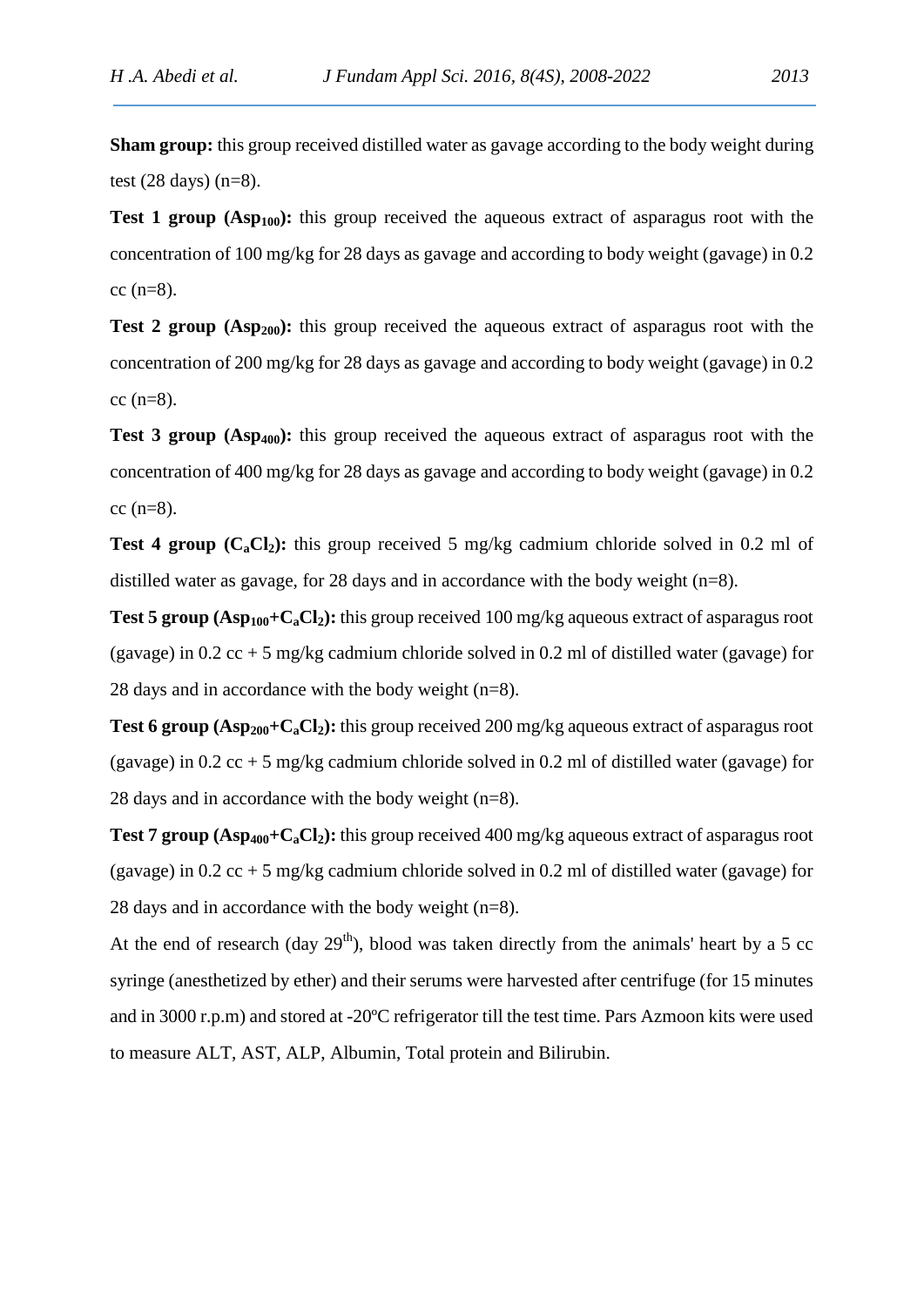## **3. RESULTS**

# **The effect of hydro alcoholic extract of asparagus on serum levels of the liver enzymes, total protein and bilirubin**

Hydro alcoholic extract of asparagus with concentration of 200 and 400 mg, reduced each three enzymes of ALT, AST and ALP significantly compared to the control and sham groups. The group treated by cadmium chloride caused a significant increase in the amounts of these enzymes. Treating groups with cadmium chloride and asparagus extract with the concentrations of 200 and 400 mg caused a significant decrease in amounts of liver enzyme compared with cadmium chloride group. But treatment groups of cadmium chloride with 200 and 400 mg asparagus extract showed a significant increase in amount of enzymes compared to the control and sham group.

The greatest effect was related to 400 mg dose of asparagus root extract (table 1).

**The effect of hydro alcoholic extract of asparagus on total protein (TP) and albumin:** asparagus hydro alcoholic extract with concentrations of 200 and 400 mg increased TP significantly compared to the control and sham groups but only its 400 mg concentration caused a significant increase in albumin compared to the control and sham groups. Treatment groups of cadmium chloride with 200 and 400 mg asparagus extract caused a significant increase in TP and albumin compared to cadmium chloride group. But the treatment group of cadmium with 200 mg asparagus extract showed a significant decrease in TP and albumin compared to the control and sham groups. Treatment group of cadmium chloride with 400 mg asparagus extract showed an insignificant difference in TP and albumin amounts compared to the control and sham groups (table 1).

**The effect of hydro alcoholic extract of asparagus on bilirubin (Br):** treating group with cadmium chloride caused a significant increase in bilirubin. Treatment groups of cadmium chloride with 100, 200 and 400 mg asparagus extracts caused a significant decrease in bilirubin compared to cadmium chloride group. But treatment groups of cadmium chloride with 100 and 200 mg asparagus extract showed a significant increase in bilirubin compared to the control and sham groups. Treatment group of cadmium chloride with 400 mg asparagus extract showed an insignificant difference of bilirubin amount compared to the control and sham groups (table 1)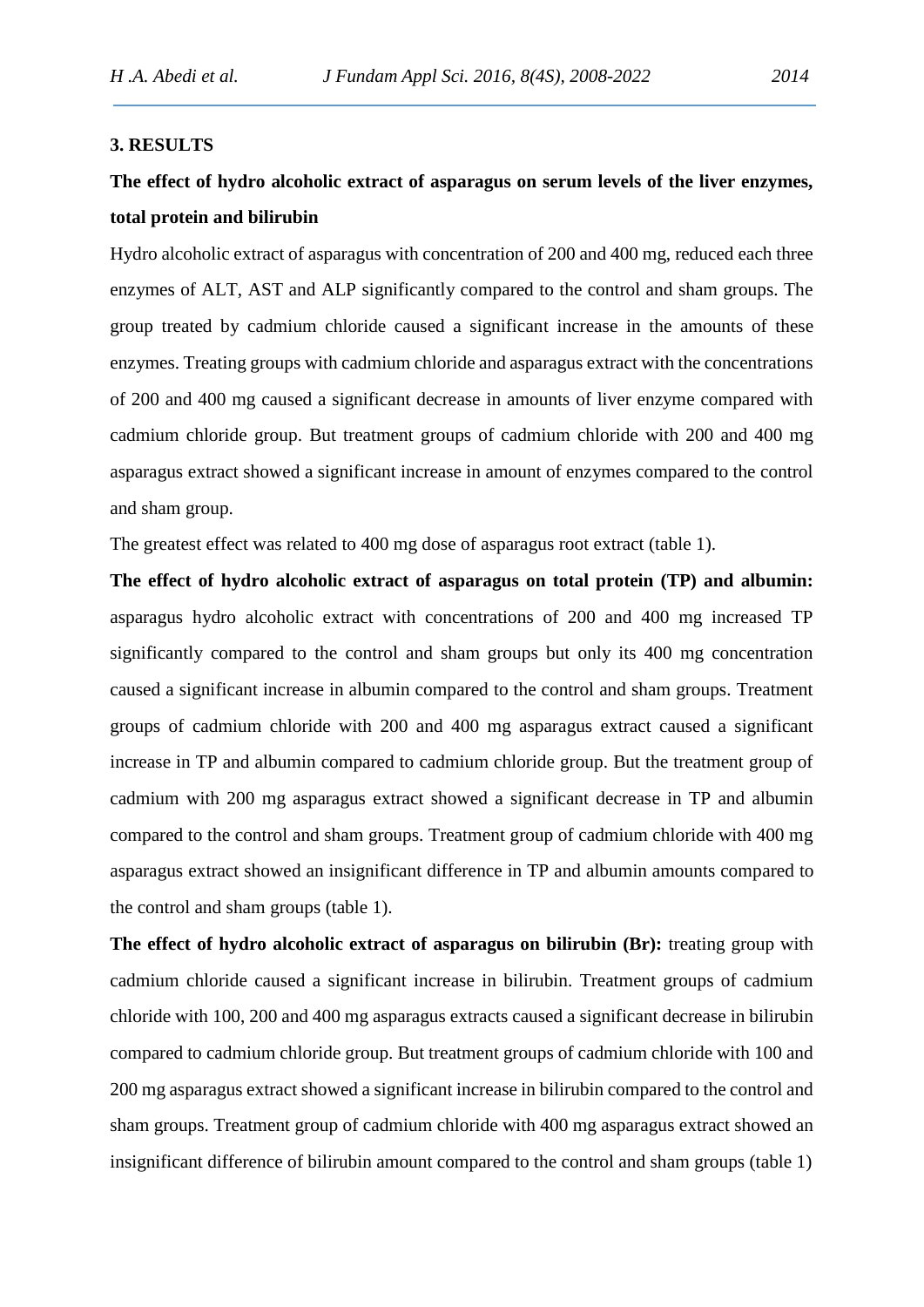| <b>Variables</b> | <b>AST</b>    | <b>ALT</b>               | <b>ALP</b>                 | <b>TP</b>                  | <b>Alb</b>                 | <b>Br</b>                  |
|------------------|---------------|--------------------------|----------------------------|----------------------------|----------------------------|----------------------------|
|                  | (U/L)         | (U/L)                    | (U/L)                      | (g/dl)                     | (g/dl)                     | (mg/dl)                    |
| <b>Groups</b>    |               |                          |                            |                            |                            |                            |
| <b>Control</b>   | $0.9 \pm 0.1$ | $5 \pm 0.1$              | $8 + 0.2$                  | $245 \pm 7.5$              | $113 \pm 3.5$              | $183 \pm 2.2$              |
| <b>Sham</b>      | 0.9           | $5 \pm 0.2$              | $7.9 \pm 0.3$              | $235 + 7$                  | $120 \pm 2.3$              | $184 \pm 2.2$              |
| $Asp_{100}$      | 0.8           | $5 \pm 0.1$              | $8.2 \pm 0.2$              | $228 + 5$                  | $115+4.2$                  | $173 \pm 3.1$              |
| $\bf{Asp}_{200}$ | 0.8           | $5 \pm 0.1$              | $8.6 \pm 0.2$ <sup>*</sup> | $227 \pm 5.4$ <sup>*</sup> | $100 \pm 3.8$ <sup>*</sup> | $142 \pm 1.3$ <sup>*</sup> |
| $Asp_{400}$      | 0.8           | $6 \pm 0.2$ <sup>*</sup> | $9 \pm 0.2$ *              | $197 \pm 6$ <sup>*</sup>   | $87 \pm 1.7$ <sup>*</sup>  | $125 \pm 2.4$ <sup>*</sup> |
| $C_aCl_2$        | $2^*$         | $3 \pm 0.1$ <sup>*</sup> | $4.8 \pm 0.1^*$            | $485 \pm 7^*$              | $339 \pm 5$                | $444\pm 6.2^*$             |
| $Asp_{100}+$     | 1.7           | $\overline{3}$           | $5 \pm 0.1$                | $463 \pm 5.2$              | 330±5                      | $433 \pm 4.4$              |
| $C_aCl_2$        |               |                          |                            |                            |                            |                            |
| $Asp_{200}+$     | 1             | $4\pm0.1$                | $6 + 0.1$                  | $419 \pm 5.1$              | $293 \pm 4.7$              | $381 \pm 7.4$              |
| $C_aCl_2$        |               |                          |                            |                            |                            |                            |
| $Asp_{400}+$     | 0.9           | $4.9 \pm 0.1$            | $7.8 \pm 0.1$              | $346 \pm 11.4$             | $184 \pm 4.6$              | $313 \pm 7.4$              |
| $C_aCl_2$        |               |                          |                            |                            |                            |                            |

|  | Results of the studied groups in terms of biochemical parameters |  |
|--|------------------------------------------------------------------|--|
|--|------------------------------------------------------------------|--|

\*The difference with control and sham groups is significant.

The difference with the receiver group of cadmium chloride is significant

ASP: Asparagus

AST: Aspartate Amino Transferase

ALT: Alanine Amino Transferase

ALP: Alkaline Phosphatase

TP: Total Protein

ALb: Albumine

Br: Bilirobine

# **4. DISCUSSION**

Cadmium is one of the heavy metals which is widely used in various industries including galvanization, dyeing, plastics and battery. This metal is one of the important environmental and industrial pollutants. The studies have shown that the compounds of this metal has significant undesirable effects on different organs of human and animals (29). Liver and kidney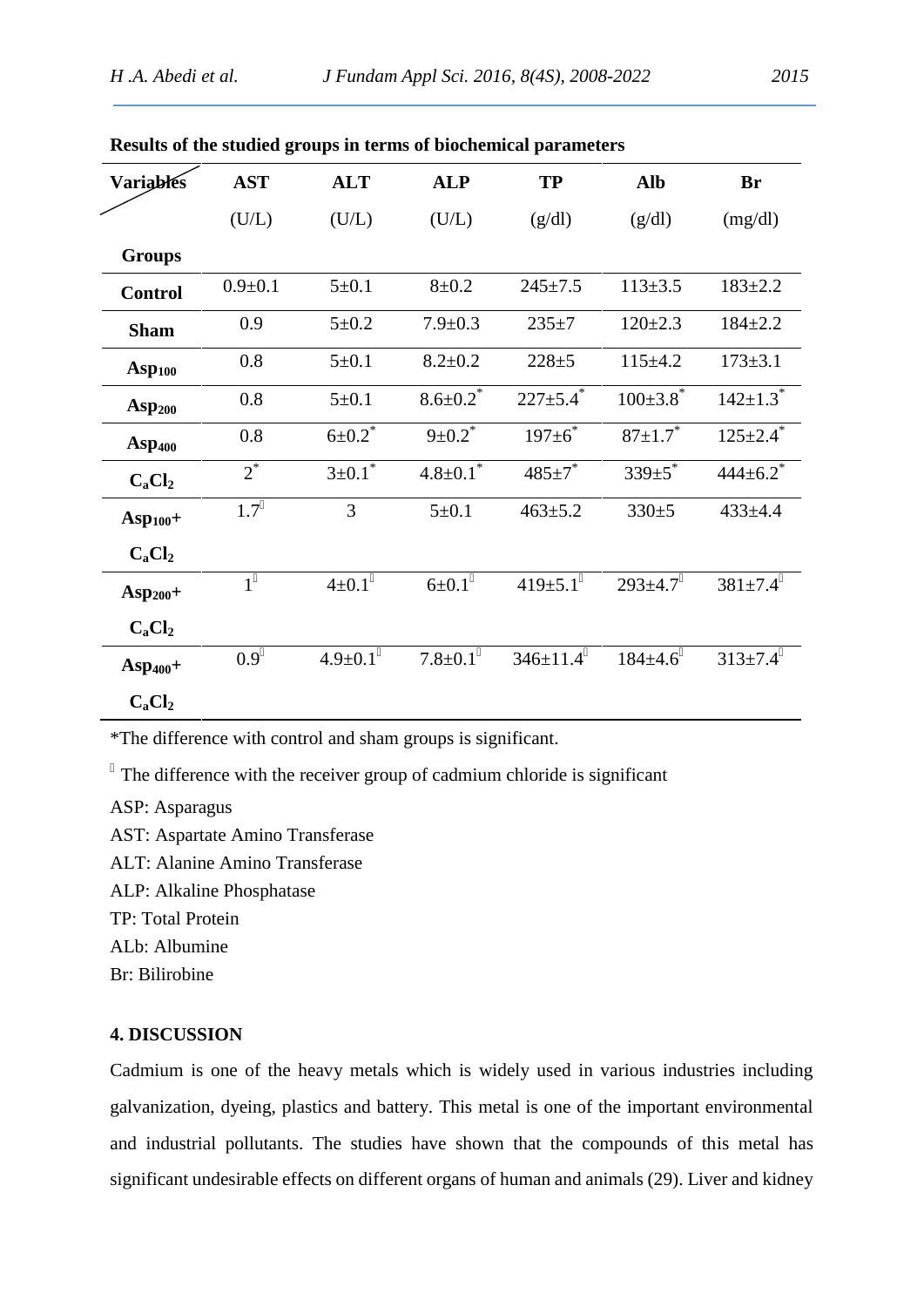are of the main body organs that about 50% of cadmium is accumulated there due to the high concentrations of melatonin in them (30) and thus are under the influence of cadmium more than the other organs. According to another study, cadmium accumulation in these organs due to the defects in renal excretion system increases with age (18). In cells lacking metallothionein, mitochondria are the main place of biochemical damages of cadmium (31). Increased bilirubin, decreased total protein and albumin indicate damage and a disruption in the normal function of liver (32). Another indicator to evaluate the amount of liver toxicity is measuring ALT, AST and ALP enzymes which usually increase during the liver injury caused by changes in cell morphology structure and membrane rupture (33).

Researchers have showed that in non-alcoholic liver diseases, oxidative stress and lipid peroxidation are the key factors of damage to cells. The content of cytochrome P450 usually decreases in this condition and its indicator is the increased expression of mRNA and protein level of cyp2E1 (one of P450 system enzymes) which resulted in accelerated oxidative stress (34). Also in 1980, a study was conducted on several different cells that showed the most affected organelle by the cadmium toxicity is the nucleius and its inner RNA (35). The damage rate depends on a number of factors such as: the level of cell activity, cadmium concentration, the time which the cells are exposed to cadmium and cell defense mechanisms (17). Also, it has been proven that cadmium increases the production of free radicals in cells by interfering with antioxidant enzymes, removing sulfhydryl groups' bands by glutathione and substitution with copper, zinc and iron in proteins and reduces some antioxidants such as catalase, Super Oxide Dismutase (SOD) and glutathione reductase and glutathione peroxidase due to having thiols and causes lipid peroxidation (20). This causes impairing cell growth and differentiation, inhibiting apoptotic mechanisms, blocking repair mechanisms of DNA, signaling pathway and gene expression (36).

Due to the adverse effects of cadmium on liver and creating oxidative stress, the objective of our study was to evaluate the preventive and antioxidant effects of edible asparagus plant on liver toxicity due to this metal on male rats. In the present study, cadmium increased the level of liver enzymes and bilirubin and reduced albumin and total protein compared to the sham and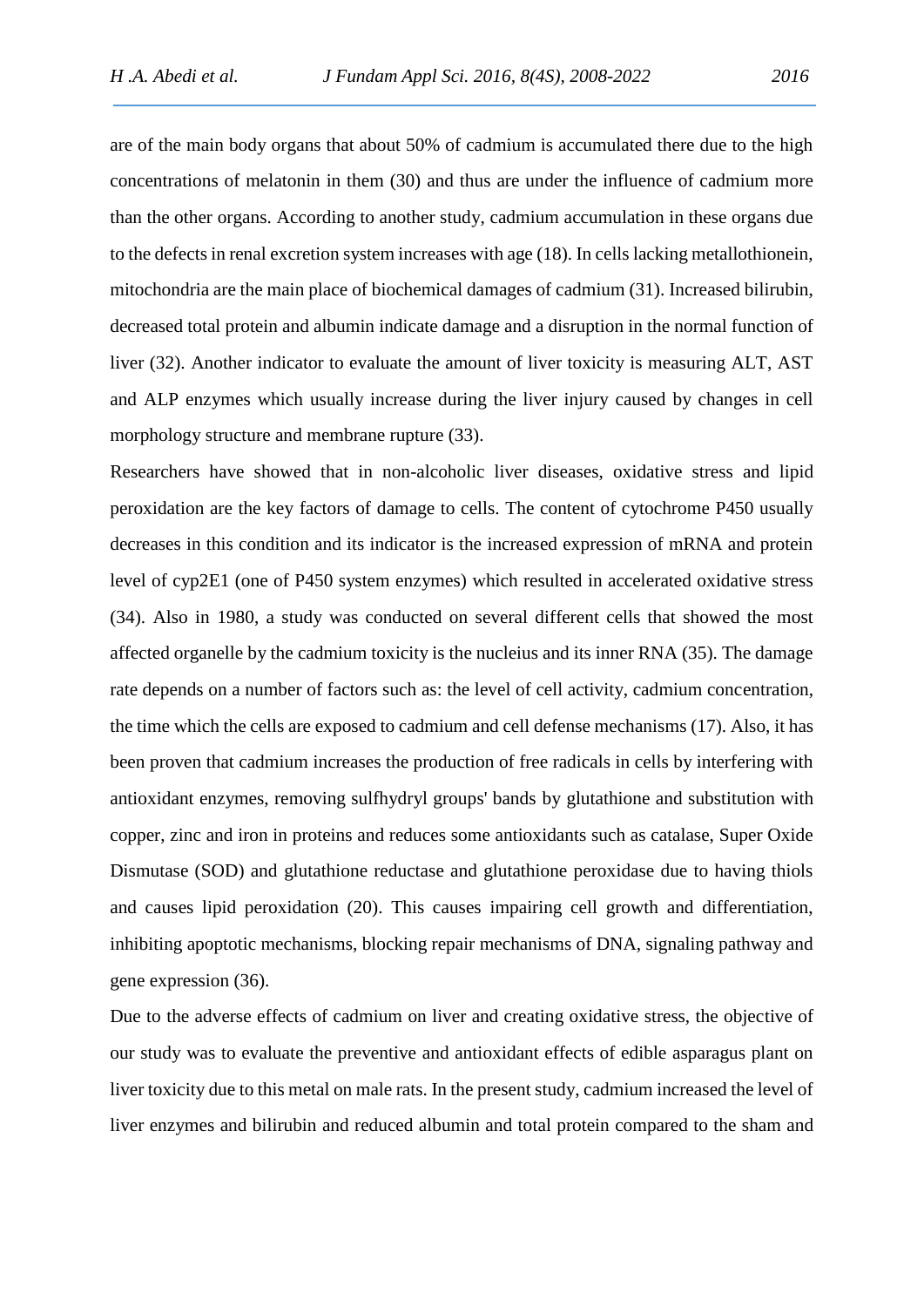control groups. Asparagus extract causes a decrease in liver enzymes, bilirubin and an increase in albumin and total protein in treated groups with cadmium chloride.

Researchers showed previously that asparagus root contains steroidal saponins, alkaloid, flavonoids, sterol, terpenes, tannins, phenols, mucilage and vitamin E (37). Flavonoids, saponins, polyphenols and vitamin E are able to collect free radicals such as hydroxyl and anion of super oxide dismutase and inhibit lipid peroxidation (38). It is also shown that antioxidant enzymes activities of super oxide dismutase and catalase in the liver of hypercholesteremic mice which are treated by asparagus, are increased which is due to flavonoids' role and the available polyphenols in this plant in improving oxidative stress (16).

According to the report that asparagus also has flavonoids, the protective effects observed in our study are likely due to its antioxidant activity and prevention of oxidative stress effects on the membrane of liver cells. It was observed in this research that asparagus has a dose-dependent effect and its highest dose (400 mg) has created the best protective effect, so it can be concluded that the best answer in this dose is probably due to high concentration of available antioxidants in this extract and restoring a better balance between oxidants and antioxidants.

Supporting this theory, researchers have shown that using the alcoholic extract of S brevistigma and rose due to having flavonoid compounds protects the liver against toxic effects of carbon tetrachloride or galactosamine and lipopolysaccharide through reducing the amounts of liver enzymes and increasing lipid peroxidation (10, 16). Reduced bilirubin and enzymes in the treated groups with extract showed the return of normal liver function. These evidences indicate that asparagus extract not only prevent the bad effects of oxidative stress, but also it is likely that asparagus extract could generate new and healthy cells. The probable mechanism of this effect can be attributed to the role of antioxidants in preventing the damage of cellular oxidizing agents to the nucleus and mitochondria which leads to dysfunction of cytochrome P450 or protein synthesis and cell growth regulation (34). These effects may be due to the presence of other compounds in asparagus extract such as tannins, saponins, vitamin E and alkaloids because it has already be proven that asparagus extract can increase the number of follicle graphs in the ovaries of rats (12). Therefore, it is recommended that this issue be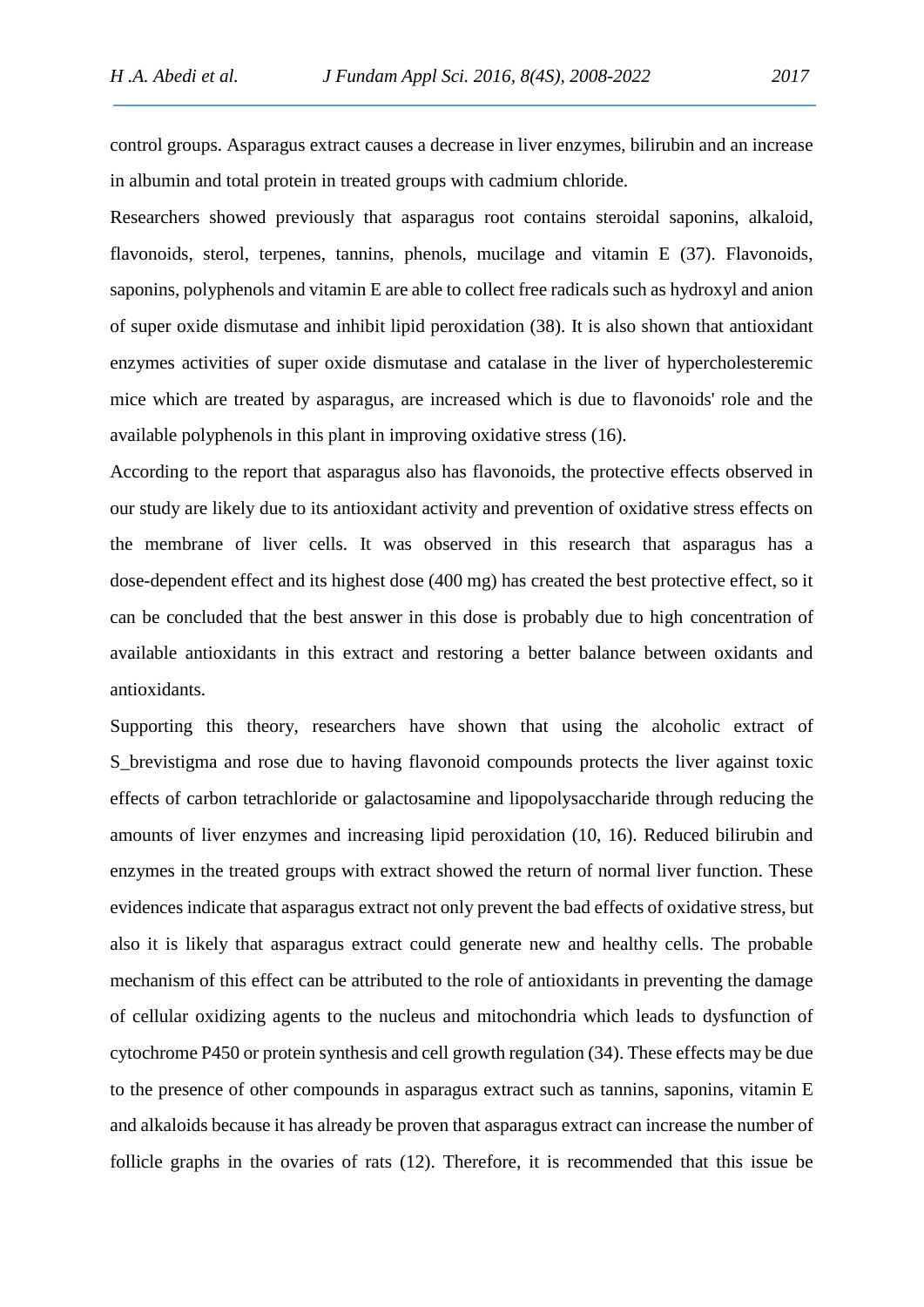examined in future works. Another factor that asparagus extract can protect cells because of several antioxidants is inhibition of P450 system enzymes and the control of this claim is the studies which showed that cyp2E1 inhibitors such as dially sulfide in garlic, phenyethyl isothiocyanate and sulforaphane in cruciferous vegetables, bergamottin in grapes and orange can reduce liver toxicity (34). Antioxidant compounds in asparagus may also have some effects that can be considered in the future.

# **5. CONCLUSION**

Asparagus extract in a dose-dependent manner could prevent the destructive effects of oxidative stress resulted from hepatotoxicity due to the exposure with cadmium chloride. These effects are resulted from its antioxidant role due to the presence of some compounds such as flavonoids.

### **6. ACKNOWLEDGEMENT**

This article is derived from the research project in Jahrom University of Medical Science which is approved as the M.D. thesis of Mr. Seyed Payam Amjadi. So, we highly appreciate the kind assistance of the Deputy of Research to conduct it.

#### **7. REFRENCES**

1. Rubatzky VE, Yamaguchi M. World vegetables: principles, production, and nutritive values: Springer Science & Business Media; 2012.

2. Štajner N, Bohanec B, Javornik B. Genetic variability of economically important Asparagus species as revealed by genome size analysis and rDNA ITS polymorphisms. Plant Science. 2002;162(6):931-7.

3. Moreno R, Espejo J, Cabrera A, Millan T, Gil J. Ploidic and Molecular Analysis of 'Morado de Huetor'Asparagus (Asparagus officinale L.) Population; A Spanish Tetraploid Landrace. Genetic Resources and Crop Evolution. 2006;53(4):729-36.

4. KargarJahromi Hossein KJHA, KargarJahromi Zahra ,KhabbazKherameh Zahra. The effect of the aqueous root extract of edible asparagus native to Iran on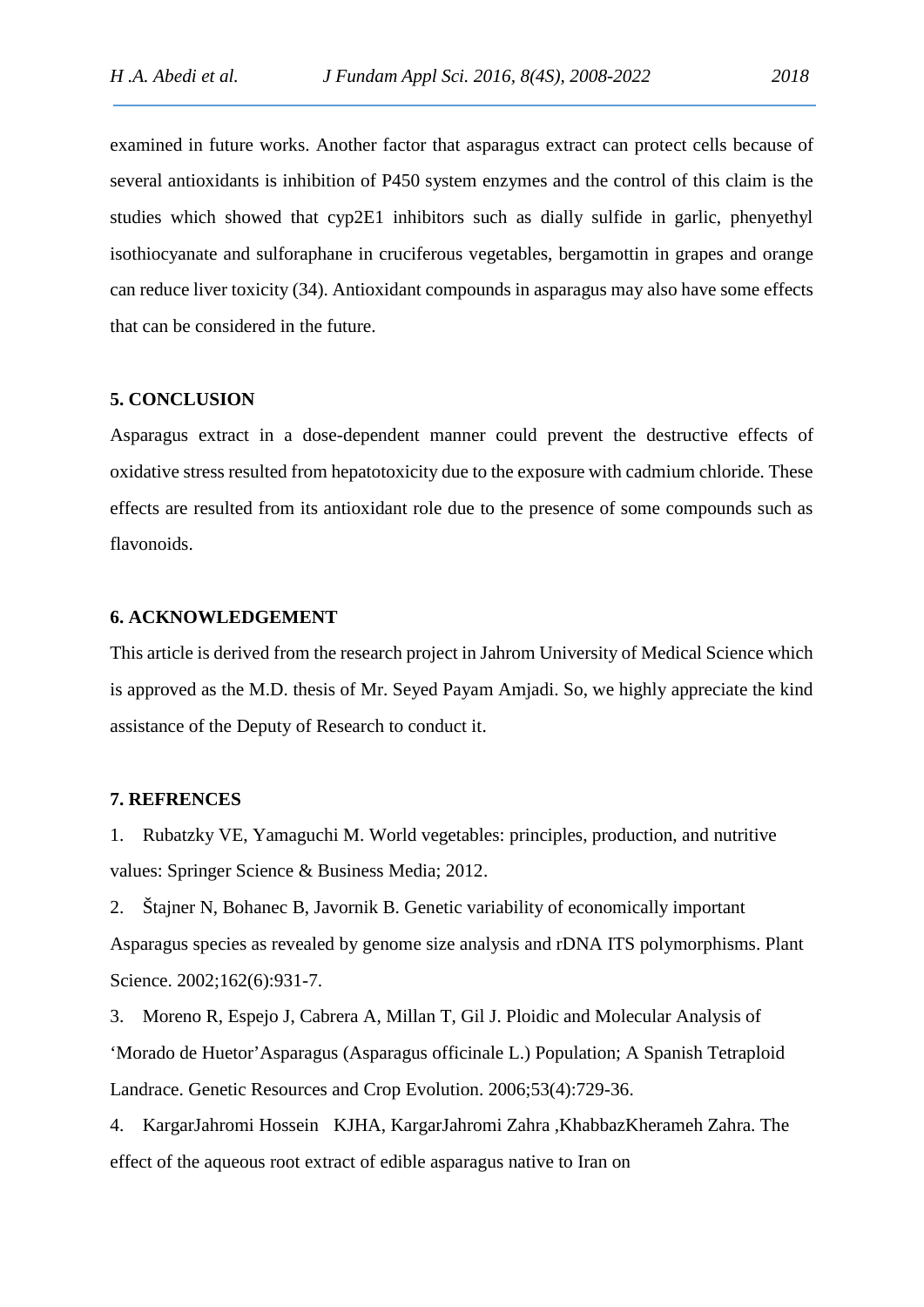serum progesterone and LH levels in adult female rats. Journal of Jahrom University of Medical Sciences. 2015;13(2).

5. Androli T, Carpenter C, Griggs R, Benjamin I. Diseases of the liver and biliary system. Cecil's Essentials of Medicine 7th ed USA: WB Saunders Company. 2007;23.

6. Ajayi OB ,Odutuga A. Effect of low‐zinc status and essential fatty acids deficiency on the activities of aspartate aminotransferase and alanine aminotransferase in liver and serum of albino rats. Food/Nahrung. 2004;48(2):88-90.

7. Aniya Y, Koyama T, Miyagi C, Miyahira M, Inomata C, Kinoshita S, et al. Free radical scavenging and hepatoprotective actions of the medicinal herb, Crassocephalum crepidioides from the Okinawa Islands. Biological and Pharmaceutical Bulletin. 2005;28(1):19-23.

8. Kaneko JJ, Harvey JW, Bruss ML. Clinical biochemistry of domestic animals: Academic press; 2008.

9. Jayasekhar P, Mohanan P, Rathinam K. Hepatoprotective activity of ethyl acetate extract of Acacia catechu. Indian Journal of Pharmacology. 1997;29(6):426.

10. Singh D, Mehta S, NEOLIYA NK, SHUKLA YN, MISHRA M. Hepatoprotective activity of Sarcostemma brevistigma against carbon tetrachloride-induced hepatic damage in rats. Curr Sci. 2003;84:22-7.

11. Spada A, Caporali E, Marziani G, Portaluppi P, Restivo F, Tassi F, et al. A genetic map of Asparagus officinalis based on integrated RFLP, RAPD and AFLP molecular markers. Theoretical and applied genetics. 1998;97(7):1083-9.

12. Karimi H, Kargar Jahromi H, Ranjbary AG, Kargar Jahromi Z, Khabbaz Kherameh Z. Effects of aqueous extract from Asparagus officinalis L. roots on

hypothalamic-pituitary-gonadal axis hormone levels and the number of ovarian follicles in adult rats. International Journal of Reproductive BioMedicine. 2016;14(2):75-80.

13. Debella A, Haslinger E, Kunert O, Michl G, Abebe D. Steroidal saponins from Asparagus africanus. Phytochemistry. 1999 Aug;51(8):1069-75. PubMed PMID: 10444861.

14. Menassie G. The use and values of wild plant products to the people of Bale. Walia. 1991 (13):21-8.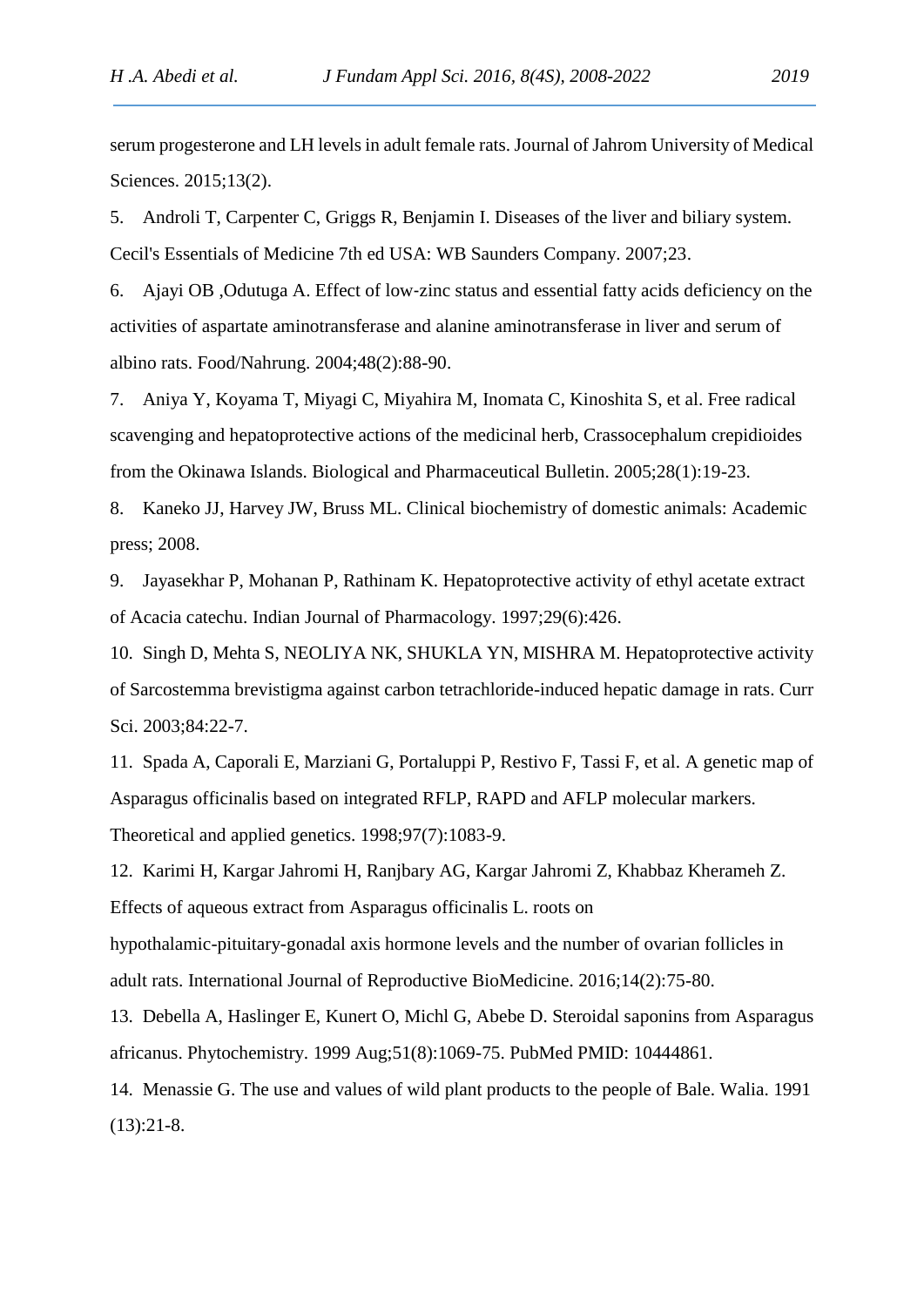15. Woo WS, Lee EB, Kang SS, Shin KH ,Chi HJ. Antifertility principle of Dictamnus albus root bark. Planta medica. 1987 Oct;53(5):399-401. PubMed PMID: 3432420.

16. Visavadiya NP, Narasimhacharya AV. Asparagus root regulates cholesterol metabolism and improves antioxidant status in hypercholesteremic rats. Evidence-based complementary and alternative medicine : eCAM. 2009 Jun;6(2):219-26. PubMed PMID: 18955232. Pubmed Central PMCID: 2686619.

17. Ord MJ, Bouffler SD, Chibber R. Cadmium induced changes in cell organelles: an ultrastructural study using cadmium sensitive and resistant muntjac fibroblast cell lines. Archives of toxicology. 1988;62(2-3):133-45. PubMed PMID: 3196148.

18. Satarug S, Moore MR. Adverse health effects of chronic exposure to low-level cadmium in foodstuffs and cigarette smoke. Environmental health perspectives. 2004

Jul;112(10):1099-103. PubMed PMID: 15238284. Pubmed Central PMCID: 1247384.

19. Pari L, Murugavel P. Role of diallyl tetrasulfide in ameliorating the cadmium induced biochemical changes in rats. Environmental toxicology and pharmacology. 2005 Nov;20(3):493-500. PubMed PMID: 21783631.

20. Gurer H, Ercal N. Can antioxidants be beneficial in the treatment of lead poisoning? Free radical biology & medicine. 2000 Nov 15;29(10):927-45. PubMed PMID: 11084283.

21. Ahmadizadeh M BA. Effect of Vit K in prevention against cadmium chloride implications in rat kidney and liver. Jondishapur medicine science magazine. 2005;6(4): , 404 - 13.

22. Murugavel P, Pari L. Effects of diallyl tetrasulfide on cadmium-induced oxidative damage in the liver of rats. Human & experimental toxicology. 2007 Jun;26(6):527-34. PubMed PMID: 17698948.

23. Harstad EB, Klaassen CD. iNOS-null mice are not resistant to cadmium chloride-induced hepatotoxicity. Toxicology. 2002 Jun 14;175(1-3):83 .90-PubMed PMID: 12049838.

24. Karadeniz A, Cemek M, Simsek N. The effects of Panax ginseng and Spirulina platensis on hepatotoxicity induced by cadmium in rats. Ecotoxicology and environmental safety. 2009 Jan;72(1):231-5. PubMed PMID: 18395256.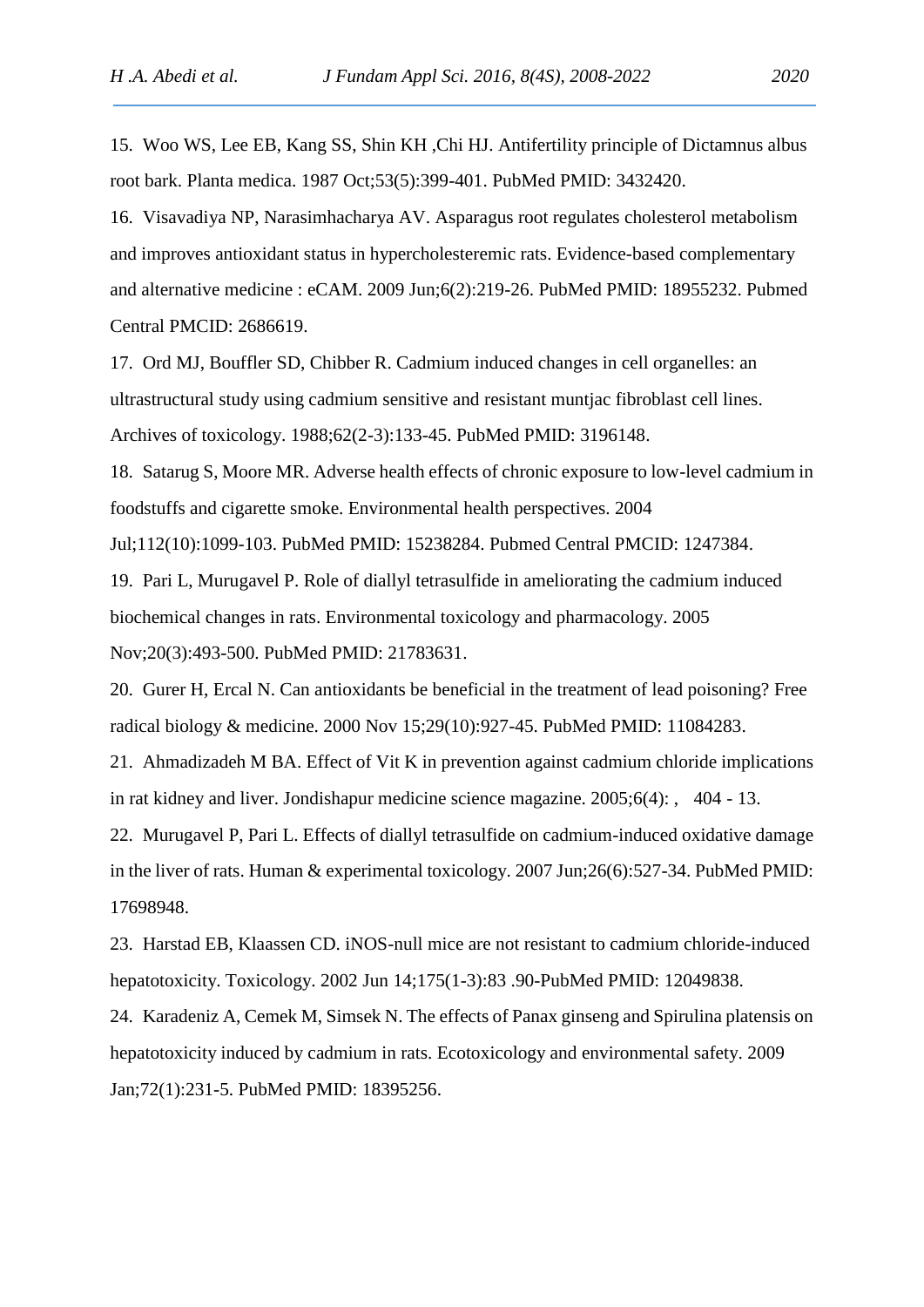25. Aktas C, Kanter M, Erboga M, Ozturk S. Anti-apoptotic effects of curcumin on cadmium-induced apoptosis in rat testes. Toxicology and industrial health. 2012 Mar;28(2):122-30. PubMed PMID: 21632575.

26. Gouda SG, Khalil MS, Naim MM. Curcumin protects against testicular damage and genotoxicity induced by acrylamide in male albino mice. Egyptian Journal of Histology. 2011;34(2):333-45.

27. Zhu X, Zhang W, Zhao J, Wang J, Qu W. Hypolipidaemic and hepatoprotective effects of ethanolic and aqueous extracts from Asparagus officinalis L. by-products in mice fed a high-fat diet. Journal of the science of food and agriculture. 2010 May:90(7):1129-35. PubMed PMID: 20393993.

28. Renugadevi J, Prabu SM. Cadmium-induced hepatotoxicity in rats and the protective effect of naringenin. Experimental and toxicologic pathology : official journal of the Gesellschaft fur Toxikologische Pathologie. 2010 Mar;62(2):171-81. PubMed PMID: 19409769.

29. Nam DH, Lee DP. Monitoring for Pb and Cd pollution using feral pigeons in rural, urban, and industrial environments of Korea. The Science of the total environment. 2006 Mar 15;357(1-3):288-95. PubMed PMID: 16169573.

30. Joseph P. Mechanisms of cadmium carcinogenesis. Toxicology and applied pharmacology. 2009 Aug 1;238(3):272-9. PubMed PMID: 19371617.

31. Jamall IS, Sprowls JJ. Effects of cadmium and dietary selenium on cytoplasmic and mitochondrial antioxidant defense systems in the heart of rats fed high dietary copper. Toxicology and applied pharmacology. 1987 Jan;87(1):102-10. PubMed PMID: 3798447. 32. Obi E, Orisakwe O, Asomugha L, Udemezue O, Orish V. The hepatotoxic effect of

halofantrine in guinea pigs. Indian journal of pharmacology. 2004;36(5):303.

33. Jimoh F, Odutuga A. Histological changes in the lungs and heart due to dietary oxidized groundnut oil. Nig J Biochem Mol Biol. 2002;17:1-5.

34. Lu Y, Cederbaum AI. CYP2E1 and oxidative liver injury by alcohol. Free Radical Biology and Medicine. 2008;44(5):723-38.